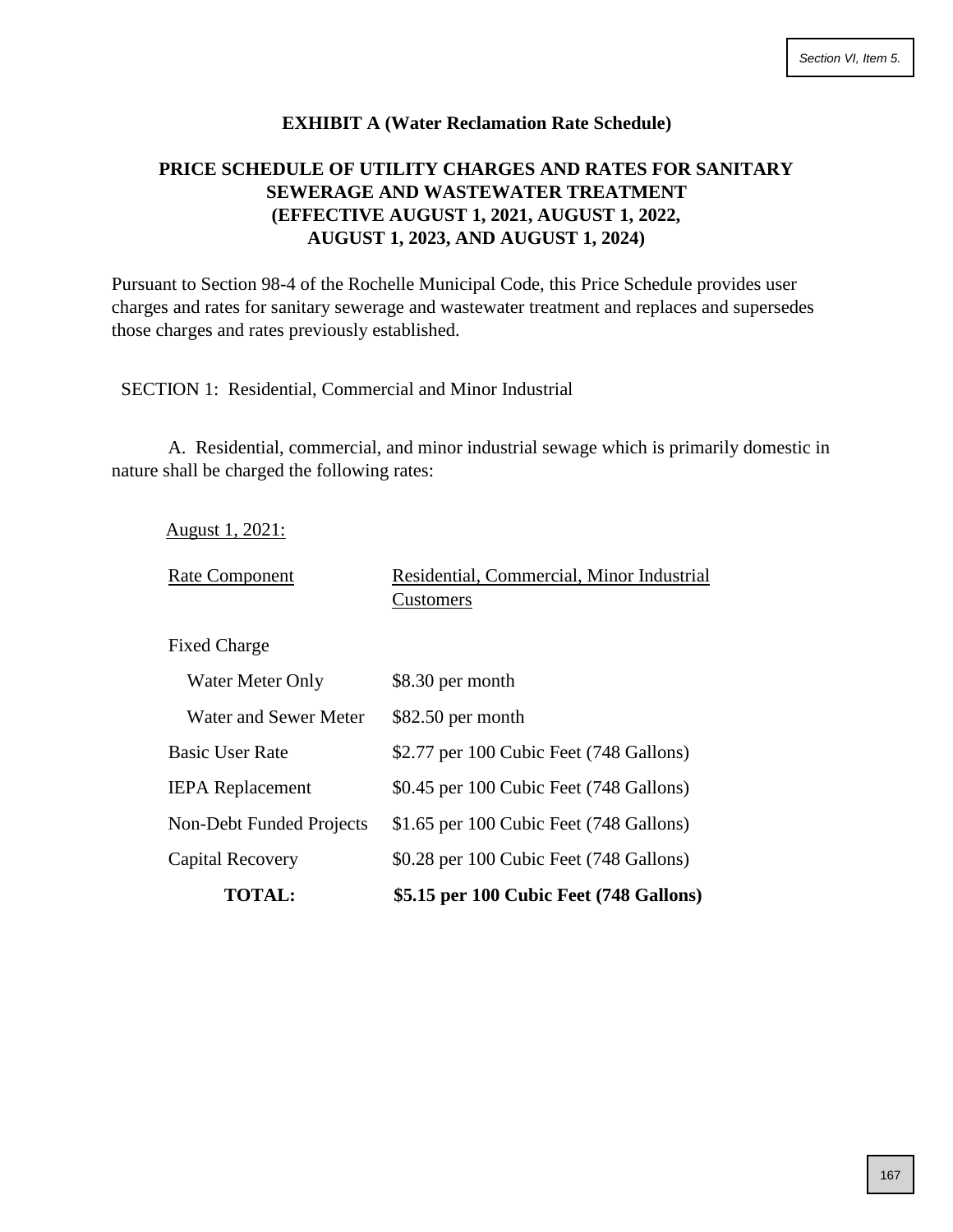|  | August 1, 2022: |
|--|-----------------|
|--|-----------------|

| <b>Rate Component</b> | Residential, Commercial, Minor Industrial |
|-----------------------|-------------------------------------------|
|                       | Customers                                 |

# Fixed Charge

| <b>TOTAL:</b>            | \$5.47 per 100 Cubic Feet (748 Gallons) |
|--------------------------|-----------------------------------------|
| Capital Recovery         | \$0.49 per 100 Cubic Feet (748 Gallons) |
| Non-Debt Funded Projects | \$1.65 per 100 Cubic Feet (748 Gallons) |
| <b>IEPA</b> Replacement  | \$0.45 per 100 Cubic Feet (748 Gallons) |
| <b>Basic User Rate</b>   | \$2.88 per 100 Cubic Feet (748 Gallons) |
| Water and Sewer Meter    | $$85.00$ per month                      |
| Water Meter Only         | \$8.55 per month                        |

August 1, 2023:

| <b>Rate Component</b> | Residential, Commercial, Minor Industrial |
|-----------------------|-------------------------------------------|
|                       | <b>Customers</b>                          |

Fixed Charge

| <b>TOTAL:</b>            | \$5.78 per 100 Cubic Feet (748 Gallons) |
|--------------------------|-----------------------------------------|
| Capital Recovery         | \$0.70 per 100 Cubic Feet (748 Gallons) |
| Non-Debt Funded Projects | \$1.65 per 100 Cubic Feet (748 Gallons) |
| <b>IEPA</b> Replacement  | \$0.45 per 100 Cubic Feet (748 Gallons) |
| <b>Basic User Rate</b>   | \$2.98 per 100 Cubic Feet (748 Gallons) |
| Water and Sewer Meter    | $$87.50$ per month                      |
| Water Meter Only         | \$8.81 per month                        |

August 1, 2024:

| <b>Rate Component</b> | Residential, Commercial, Minor Industrial |
|-----------------------|-------------------------------------------|
|                       | <b>Customers</b>                          |

Fixed Charge

| Water Meter Only | \$9.08 per month |
|------------------|------------------|
|                  |                  |

Water and Sewer Meter \$90.20 per month 168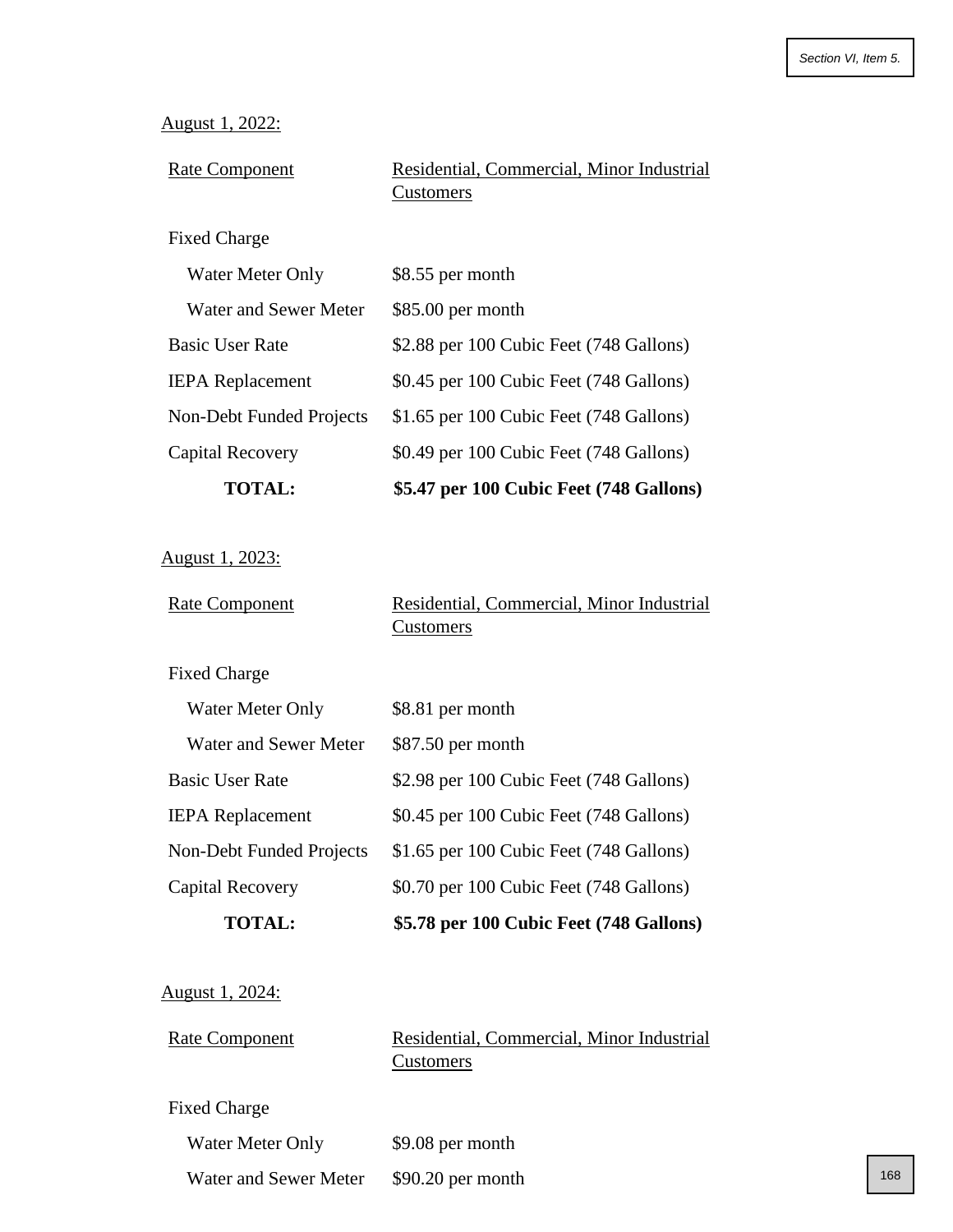| <b>TOTAL:</b>            | \$5.89 per 100 Cubic Feet (748 Gallons) |
|--------------------------|-----------------------------------------|
| Capital Recovery         | \$0.70 per 100 Cubic Feet (748 Gallons) |
| Non-Debt Funded Projects | \$1.65 per 100 Cubic Feet (748 Gallons) |
| <b>IEPA</b> Replacement  | \$0.45 per 100 Cubic Feet (748 Gallons) |
| <b>Basic User Rate</b>   | \$3.09 per 100 Cubic Feet (748 Gallons) |

B. All wastewater discharged into the city sewerage system shall comply with Chapter 98, Article IV (Sewers and Sewage Disposal) of the Rochelle Municipal Code. Residential, commercial, and minor industrial customers with wastewater characteristics which exceed domestic sewage characteristics shall be charged an additional surcharge rate in accordance with Section 3 below.

C. If sewage is shown to be other than characteristic of normal domestic sewage, it shall be subject to the charges associated for the entire group and as stated in this Price Schedule.

D. Residential Summer Sewer Rates. For the purpose of calculating sewer charges for Residential Class Water customers during the summer months, not more than 125% of the Customer' s Basic Cubic Feet usage shall be used to calculate the volume sewer charge for monthly billing in July, August, September and October. For the purposes hereof a Customer's Base Cubic Feet Usage shall be the cubic feet of water use during the monthly billing period with an ending meter reading date on or after June 1 of the billing year. If there is no cubic feet usage during the base period, the customer base will be 600 cubic feet.

## SECTION 2: Major Industrial Customers

A. Major industrial customers (MIC) are those customers that discharge, on average more than 200,000 gallons of process wastewater per day, to the City's anaerobic lagoon. A MIC must discharge at least 6,000,000 gallons (802,139 cubic feet) of wastewater per month for eleven out of twelve months.

| August 1, 2021          | <b>MIC Category I</b>     |     |
|-------------------------|---------------------------|-----|
| <b>Fixed Charge</b>     | \$82.50/month             |     |
| <b>Basic User Rate</b>  | \$2.89/per 100 Cubic Feet |     |
| <b>IEPA</b> Replacement | \$0.66/per 100 Cubic Feet |     |
| Non-debt Projects       | \$0.09/per 100 Cubic Feet |     |
| Capital Recovery        | \$0.98/per 100 Cubic Feet |     |
| <b>TOTAL:</b>           | \$4.62/per 100 Cubic Feet |     |
| August 1, 2022          | <b>MIC Category I</b>     |     |
| <b>Fixed Charge</b>     | \$85.00/month             |     |
| <b>Basic User Rate</b>  | \$3.00/per 100 Cubic Feet |     |
| <b>IEPA</b> Replacement | \$0.66/per 100 Cubic Feet | 169 |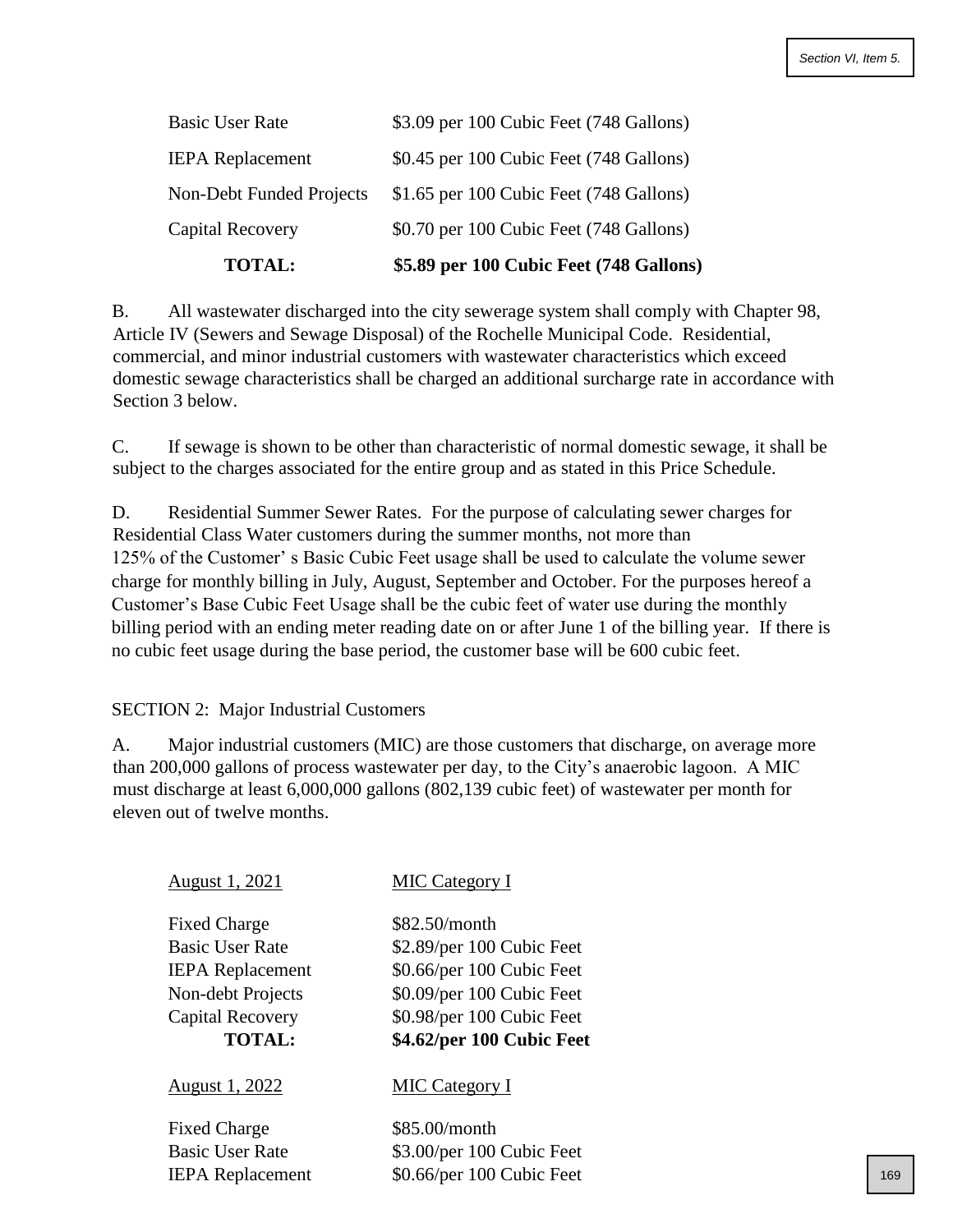| Non-debt Projects<br>Capital Recovery<br><b>TOTAL:</b> | \$0.09/per 100 Cubic Feet<br>\$1.12/per 100 Cubic Feet<br>\$4.87/per 100 Cubic Feet |
|--------------------------------------------------------|-------------------------------------------------------------------------------------|
| <u>August 1, 2023</u>                                  | <b>MIC Category I</b>                                                               |
| <b>Fixed Charge</b>                                    | \$87.50/month                                                                       |
| <b>Basic User Rate</b>                                 | \$3.11/per 100 Cubic Feet                                                           |
| <b>IEPA</b> Replacement                                | \$0.66/per 100 Cubic Feet                                                           |
| Non-debt Projects                                      | \$0.09/per 100 Cubic Feet                                                           |
| Capital Recovery                                       | \$1.26/per 100 Cubic Feet                                                           |
| <b>TOTAL:</b>                                          | \$5.12/per 100 Cubic Feet                                                           |
| <u>August 1, 2024</u>                                  | <b>MIC Category I</b>                                                               |
| <b>Fixed Charge</b>                                    | \$90.20/month                                                                       |
| <b>Basic User Rate</b>                                 | \$3.22/per 100 Cubic Feet                                                           |
| <b>IEPA</b> Replacement                                | \$0.66/per 100 Cubic Feet                                                           |
| Non-debt Projects                                      | \$0.09/per 100 Cubic Feet                                                           |
| <b>Capital Recovery</b>                                | \$1.26/per 100 Cubic Feet                                                           |
| <b>TOTAL:</b>                                          | \$5.23/per 100 Cubic Feet                                                           |

B. The City of Rochelle at its discretion may agree to enter into a separate contract for wastewater pretreatment and/or treatment with a MIC. Any contract entered into shall be based on the cost of wastewater treatment, capital recovery, and associated costs of the total wastewater plant and system. If no contract is entered into, the MIC customer shall be charged in accordance with this Price Schedule.

SECTION 3: Villages of Creston and Hillcrest

A. Rochelle Municipal Utilities provides wastewater treatment for the Villages of Creston and Hillcrest per agreements between the City and the Villages.

B. The volume of billed wastewater is recorded by a sanitary sewer flow meter on the sanitary forcemain or gravity sewer line that connects the Village sanitary sewer system to the Rochelle Municipal Utilities sanitary sewer system.

C. The rates of charge for the Village of Creston are as follows:

| August 1, 2021          | Village of Creston         |  |
|-------------------------|----------------------------|--|
| <b>Fixed Charge</b>     | \$82.50/month              |  |
| <b>Basic User Rate</b>  | $$2.10/per 100$ Cubic Feet |  |
| <b>IEPA</b> Replacement | \$0.30/per 100 Cubic Feet  |  |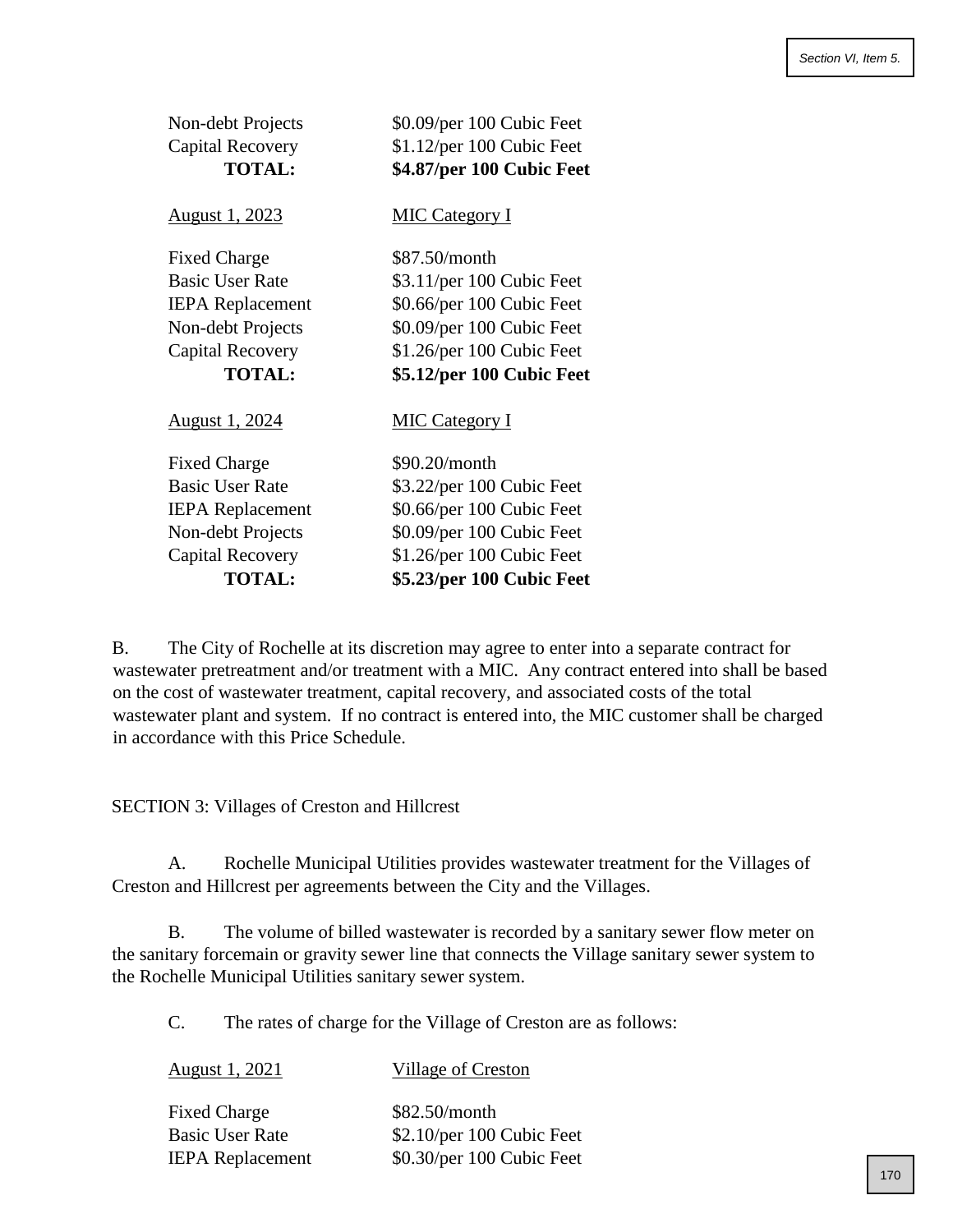| Non-debt Projects<br>Capital Recovery<br><b>TOTAL:</b> | \$0.00/per 100 Cubic Feet<br>\$0.06/per 100 Cubic Feet<br>\$2.46/per 100 Cubic Feet |  |
|--------------------------------------------------------|-------------------------------------------------------------------------------------|--|
| <u>August 1, 2022</u>                                  | <b>Village of Creston</b>                                                           |  |
| <b>Fixed Charge</b>                                    | \$82.50/month                                                                       |  |
| <b>Basic User Rate</b>                                 | \$2.07/per 100 Cubic Feet                                                           |  |
| <b>IEPA</b> Replacement                                | \$0.30/per 100 Cubic Feet                                                           |  |
| Non-debt Projects                                      | \$0.00/per 100 Cubic Feet                                                           |  |
| <b>Capital Recovery</b>                                | \$0.22/per 100 Cubic Feet                                                           |  |
| <b>TOTAL:</b>                                          | \$2.59/per 100 Cubic Feet                                                           |  |
| <u>August 1, 2023</u>                                  | <b>Village of Creston</b>                                                           |  |
| <b>Fixed Charge</b>                                    | \$82.50/month                                                                       |  |
| <b>Basic User Rate</b>                                 | \$2.02/per 100 Cubic Feet                                                           |  |
| <b>IEPA</b> Replacement                                | \$0.30/per 100 Cubic Feet                                                           |  |
| Non-debt Projects                                      | \$0.00/per 100 Cubic Feet                                                           |  |
| <b>Capital Recovery</b>                                | \$0.40/per 100 Cubic Feet                                                           |  |
| <b>TOTAL:</b>                                          | \$2.72/per 100 Cubic Feet                                                           |  |

# August 1, 2024 Village of Creston

| \$90.20/month             |
|---------------------------|
| \$2.08/per 100 Cubic Feet |
| \$0.30/per 100 Cubic Feet |
| \$0.00/per 100 Cubic Feet |
| \$0.40/per 100 Cubic Feet |
| \$2.78/per 100 Cubic Feet |
|                           |

D. The rates of charge for the Village of Hillcrest are as follows:

# August 1, 2021 Village of Hillcrest

| <b>TOTAL:</b>           | \$2.46/per 100 Cubic Feet |
|-------------------------|---------------------------|
| <b>Capital Recovery</b> | \$0.06/per 100 Cubic Feet |
| Non-debt Projects       | \$0.00/per 100 Cubic Feet |
| <b>IEPA</b> Replacement | \$0.30/per 100 Cubic Feet |
| <b>Basic User Rate</b>  | \$2.10/per 100 Cubic Feet |
| <b>Fixed Charge</b>     | \$82.50/month             |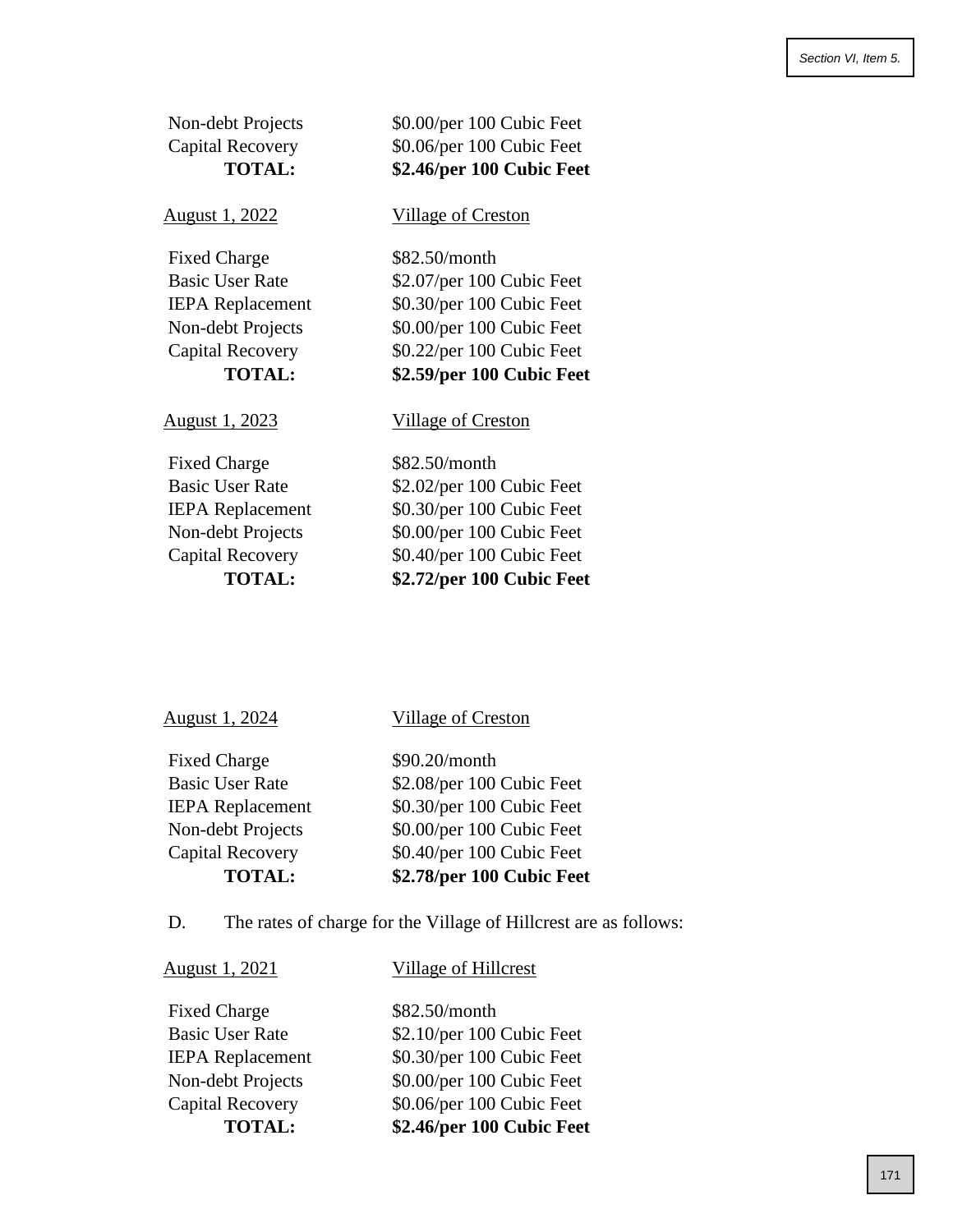| <b>Fixed Charge</b>     | \$82.50/month             |
|-------------------------|---------------------------|
| <b>Basic User Rate</b>  | \$2.07/per 100 Cubic Feet |
| <b>IEPA</b> Replacement | \$0.30/per 100 Cubic Feet |
| Non-debt Projects       | \$0.00/per 100 Cubic Feet |
| Capital Recovery        | \$0.22/per 100 Cubic Feet |
| <b>TOTAL:</b>           | \$2.59/per 100 Cubic Feet |
| August 1, 2023          | Village of Hillcrest      |
| <b>Fixed Charge</b>     | \$82.50/month             |
| <b>Basic User Rate</b>  | \$2.02/per 100 Cubic Feet |
| <b>IEPA</b> Replacement | \$0.30/per 100 Cubic Feet |
| Non-debt Projects       | \$0.00/per 100 Cubic Feet |
| Capital Recovery        | \$0.40/per 100 Cubic Feet |
| <b>TOTAL:</b>           | \$2.72/per 100 Cubic Feet |
|                         |                           |

August 1, 2022 Village of Hillcrest

| August 1, 2024 |  |
|----------------|--|
|                |  |

## Village of Hillcrest

| <b>Fixed Charge</b>     |
|-------------------------|
| <b>Basic User Rate</b>  |
| <b>IEPA Replacement</b> |
| Non-debt Projects       |
| Capital Recovery        |
| <b>TOTAL:</b>           |

 $$90.20/m$ onth \$2.08/per 100 Cubic Feet \$0.30/per 100 Cubic Feet \$0.00/per 100 Cubic Feet \$0.40/per 100 Cubic Feet **TOTAL: \$2.78/per 100 Cubic Feet** 

## SECTION 4: Surcharges

- A. A surcharge shall be charged to those users who discharge wastewater into the treatment facilities with pollutant concentrations in excess of 250 mg/l of Biochemical Oxygen Demand (BOD) and 300 mg/l of Total Suspended Solids (TSS).
- B. The rates of surcharge for BOD, TSS and Ammonia shall be as follows:

| BOD:     | \$0.17/lb |
|----------|-----------|
| TSS:     | \$0.25/lb |
| Ammonia: | \$0.78/lb |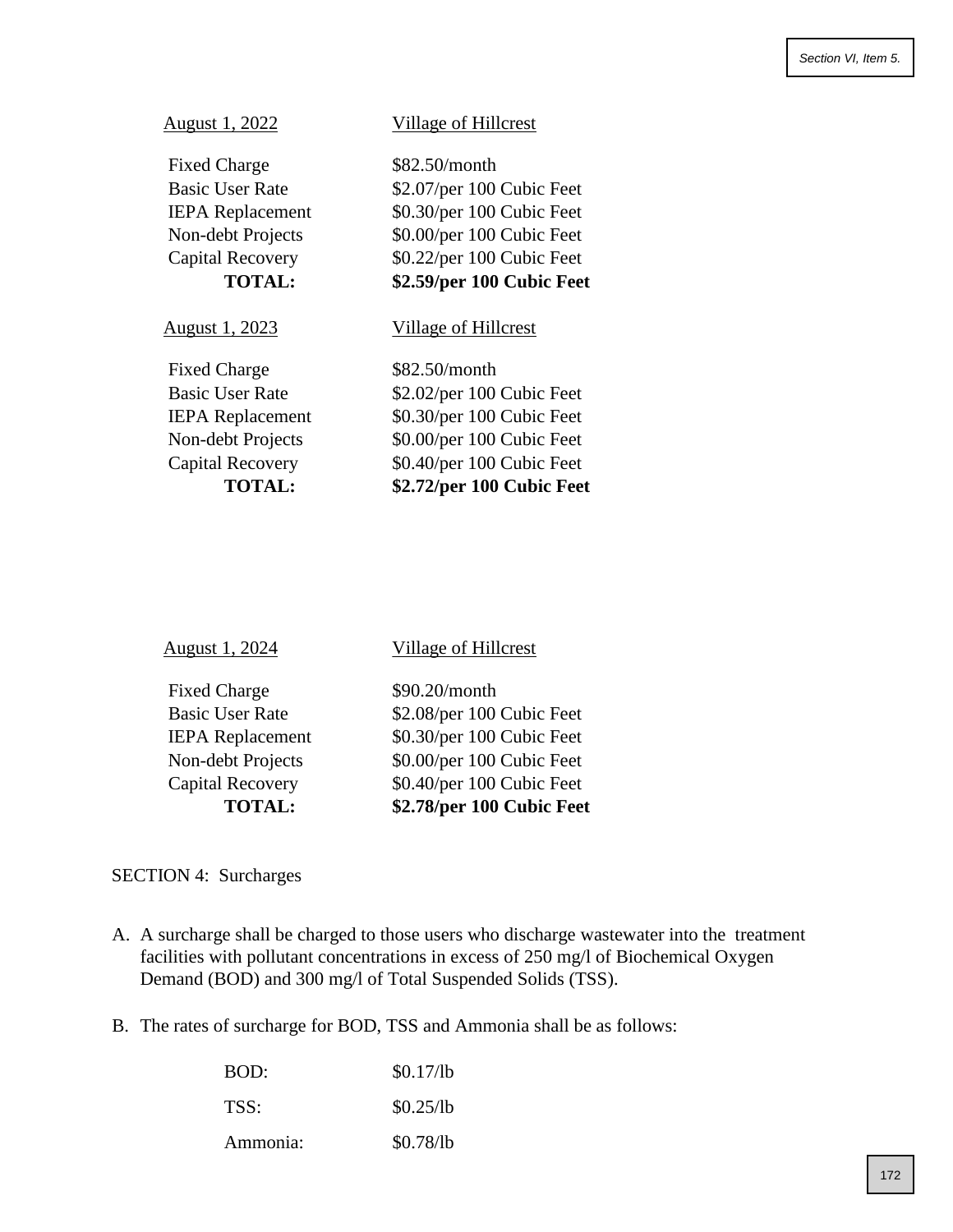C. Computation of Surcharge: The concentration of wastes used for computing surcharges shall be established by waste sampling. Waste sampling shall be performed as often as may be deemed necessary by the City and shall be binding as a basis for surcharges.

| BOD:     | Flow (MGD) x B x 8.34 x BC = $CS$     |
|----------|---------------------------------------|
| where    | $B = BOD$ concentration - 250 mg/l    |
|          | $BC = $0.17/lb BOD$                   |
|          | $CS =$ Amount of Surcharge            |
| TSS:     | Flow (MGD) x S x 8.34 x SC = CS       |
| where    | $S = TSS$ concentration - 300 mg/l    |
|          | $SC = $0.25/lb$ Suspended Solids      |
|          | $CS =$ Amount of Surcharge            |
| Ammonia: | Flow (MGD) x A x 8.34 x AC = CA       |
| where    | $A =$ Ammonia concentration - 35 mg/l |
|          | $AC = $0.78/lb$ Ammonia               |
|          | $CA =$ Amount of Surcharge            |

SECTION 5: Sewer Connection Charge: The sewer connection charge is based on population equivalents (PE) as stated by the Illinois Recommended Standards for Sewage Works.

| A. Residential                     | PE. | Charge |
|------------------------------------|-----|--------|
| Single family dwelling             | 3.5 | \$700  |
| Apartments or multifamily dwelling |     |        |
| <b>Efficiency or Studio</b>        | 1.0 | \$200  |
| 1 bedroom                          | 1.5 | \$300  |
| 2 bedrooms                         | 3.0 | \$600  |
| 3 bedrooms                         | 3.0 | \$600  |

## B. Commercial

Based on PE from IEPA connection permit at rate of \$200 per PE, but not less than the single family dwelling charge in effect.

## C. Industrial

Based on flow and PE from IEPA connection permit at rate of \$200 per PE, but not less than the single family dwelling charge in effect. Charges for flow will be based on impacts the industry has to system.

D. In the event a commercial or industrial customer is granted an increase in their Illinois Environmental Protection Agency (IEPA) approved PE then they shall pay a connection fee equal to the amount of the increased PE.

E. The City Council may grant an exemption of all or a portion of the sewer connection charge to units of government.